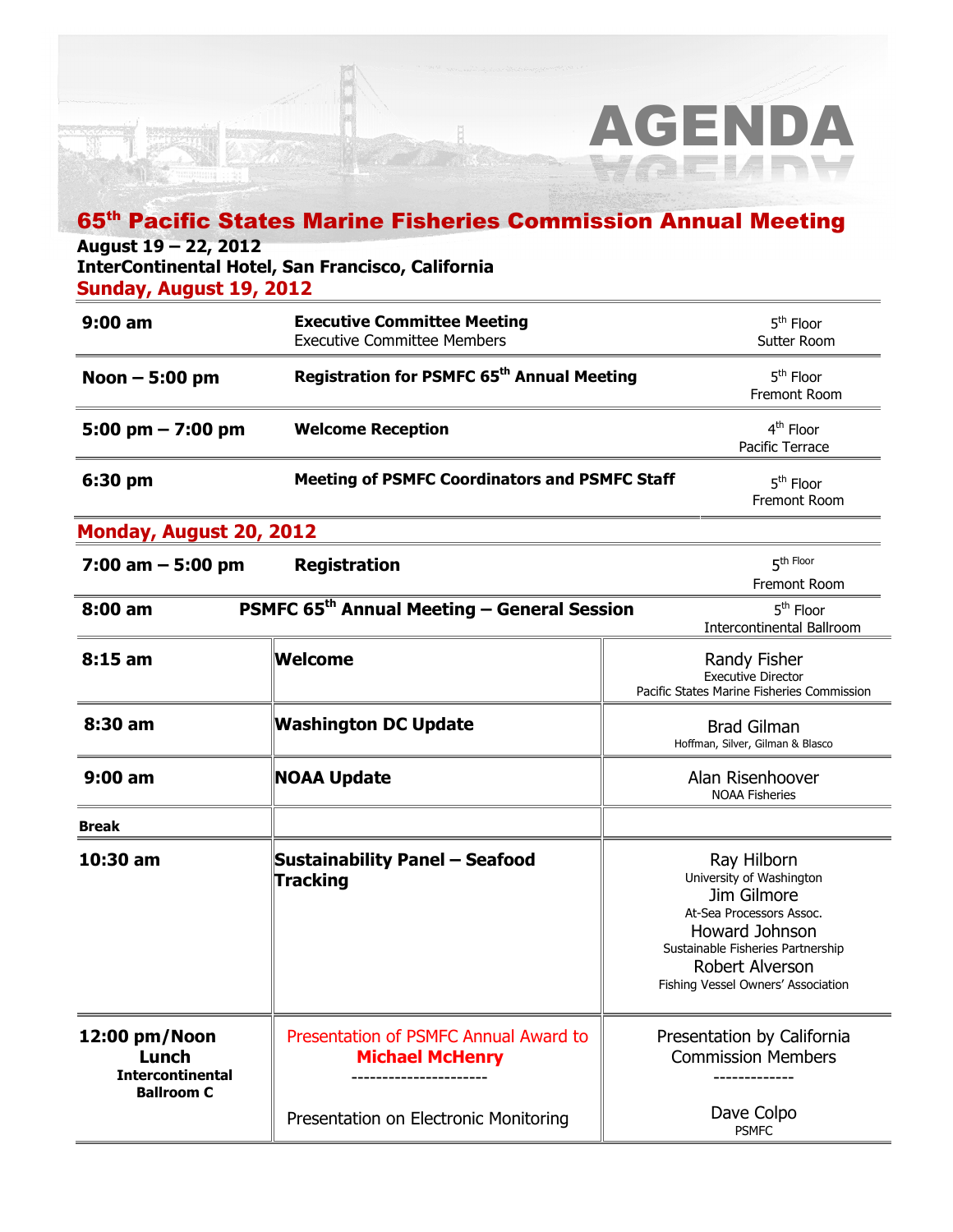| $1:30$ pm           | NOAA Regional Panel<br>Salmon Recovery/Hatchery Reform | <b>William Stelle</b><br><b>NOAA</b><br><b>Rod McInnis</b><br><b>NOAA</b><br>Pete Jones<br><b>NOAA</b><br><b>Bob Turner</b><br><b>NOAA</b><br><b>Robert Clarke</b><br><b>USFWS</b>                          |
|---------------------|--------------------------------------------------------|-------------------------------------------------------------------------------------------------------------------------------------------------------------------------------------------------------------|
| <b>Break</b>        |                                                        |                                                                                                                                                                                                             |
| 3:30 pm             | State Fisheries Director's Panel                       | Phil Anderson, Director, WDFW<br>Virgil Moore, Director, IDFG<br>Chuck Bonham, Director, CDFG<br>Ed Bowles, Fish Div. Administrator, ODFW<br>Gordy Williams, Special Assistant to the<br>Commissioner, ADFG |
| 4:45 pm             | Adjourn for the day                                    |                                                                                                                                                                                                             |
| 6:00 pm $-$ 9:00 pm | Reception at "The Old US Mint"                         | 88 5 <sup>th</sup> Street, San Francisco, CA<br><b>RESERVATION REQUIRED</b>                                                                                                                                 |

# Tuesday, August 21, 2012

| $7:00$ am         | Registration continues                    |                                                       | $5th$ Floor – Fremont Room                                                                             |
|-------------------|-------------------------------------------|-------------------------------------------------------|--------------------------------------------------------------------------------------------------------|
| $8:00 \text{ am}$ | Coast Guard                               |                                                       | RADM J. Castillo<br><b>United States Coast Guard</b>                                                   |
| $8:45$ am         | Barotrauma                                |                                                       | Alena Pribyl<br><b>NOAA</b>                                                                            |
| $9:30$ am         | Marine Debris, Japanese Tsunami           |                                                       | Nir Barnea<br><b>NOAA</b>                                                                              |
| <b>Break</b>      |                                           |                                                       |                                                                                                        |
| $10:15$ am        | Ocean Conditions                          |                                                       | Jay Peterson<br>Oregon State University                                                                |
| $11:15$ am        | Washington DC Legislative Activity Update |                                                       | <b>Rick Marks</b><br>Hoffman, Silver, Gilman & Blasco                                                  |
| 12:00 pm/Noon     | lLunch<br>Invasives – Quagga /Zebra       |                                                       | <b>Stephen Phillips</b><br><b>PSMFC</b>                                                                |
| 1:30 pm           | <b>PSMFC State Meetings:</b>              | California<br>Idaho<br>Washington<br>Alaska<br>Oregon | $5th$ Floor<br>Room - Sutter<br>Room - Jackson<br>Room - Montgomery<br>Room - Stockton<br>Room - Patri |